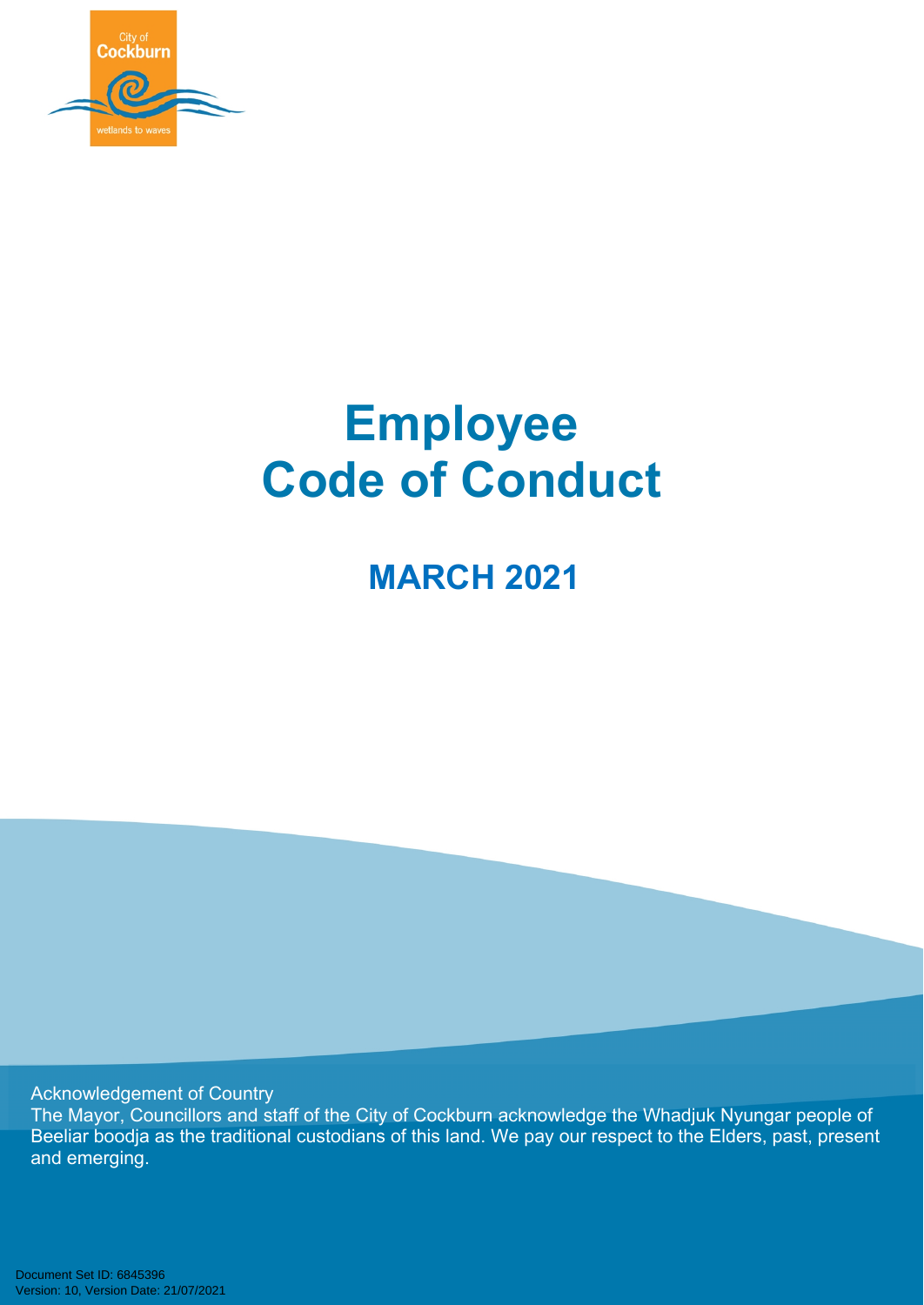# **TABLE OF CONTENTS**

|                | Page                                                             |
|----------------|------------------------------------------------------------------|
| 1 <sub>1</sub> |                                                                  |
| 2.             |                                                                  |
| 3.             |                                                                  |
| 4.             |                                                                  |
| 5.             |                                                                  |
| 6.             |                                                                  |
| 7 <sub>1</sub> | Contribute to public discussion in an appropriate manner5        |
| 8.             |                                                                  |
| 9.             | Ensure appropriate use of resources of the City, public property |
| 10.            |                                                                  |
|                |                                                                  |
| 12.            |                                                                  |
| 13.            | Maintain appropriate relationships with Elected Members 10       |
| 14.            |                                                                  |
| 15.            |                                                                  |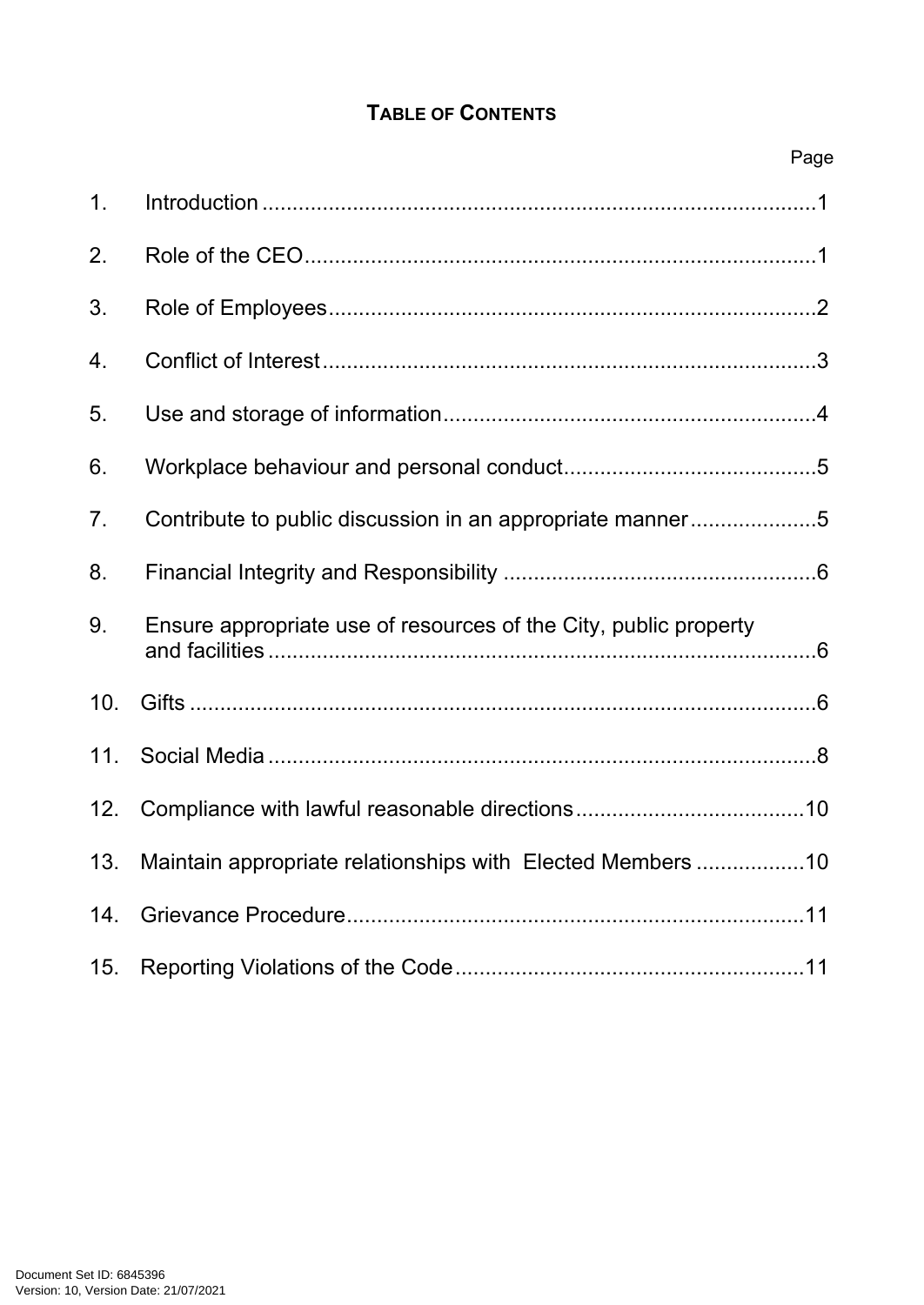#### <span id="page-2-0"></span>**1. Introduction**

- 1.1 This Code of Conduct serves to guide the actions of our employees consistent with the City of Cockburn (the City) values.
- 1.2 The Code is established in accordance with Section 5.51A of the *Local Government Act 1995* (the Act) and Part 4A of the *Local Government (Administration) Regulations, 1996,* (the Regulations) which incorporates these fundamental aims:
	- Disclosing defined conflicts of interest;
	- Use of the City's information and resources;
	- Acceptable standards of behaviour;
	- Provisions about prescribed gifts (except the CEO who is bound by the provisions of Section 5.87B of the Local Government Act 1995); and
	- Reporting and managing suspected breaches of the Code.
- 1.3 The requirements of the Code apply to employees (except the CEO in relation to Part 10 "Gifts") in the daily performance of their work duties. However, employees need to be aware that inappropriate or improper conduct outside of the work environment or outside of normal working hours may still be regarded as misconduct.
- 1.4 As employees are also public officials, they have a responsibility to conduct themselves in a manner that will not negatively impact upon their ability to perform their work, or undermine public confidence in the City.
- 1.5 Employees are required to be aware of and conduct their activities in accordance with this Code, all supporting policies and applicable laws and regulations. Employees must operate to the highest of the standards required and always have due regard to legislative requirements.
- 1.6 This Code is complementary to the requirements of the Regulations to the extent that where any inconsistencies may occur, the provisions of the Regulations prevail.
- 1.7 Employees should be aware of the following roles, as outlined in Parts 2 and 3 below, when performing their own duties.

#### <span id="page-2-1"></span>**2. Role of the CEO**

- 2.1 Advise Council in relation to the functions of the City under the Local Government Act and other written laws;
- 2.2 Ensure that advice and information is available to the Council so that informed decisions can be made;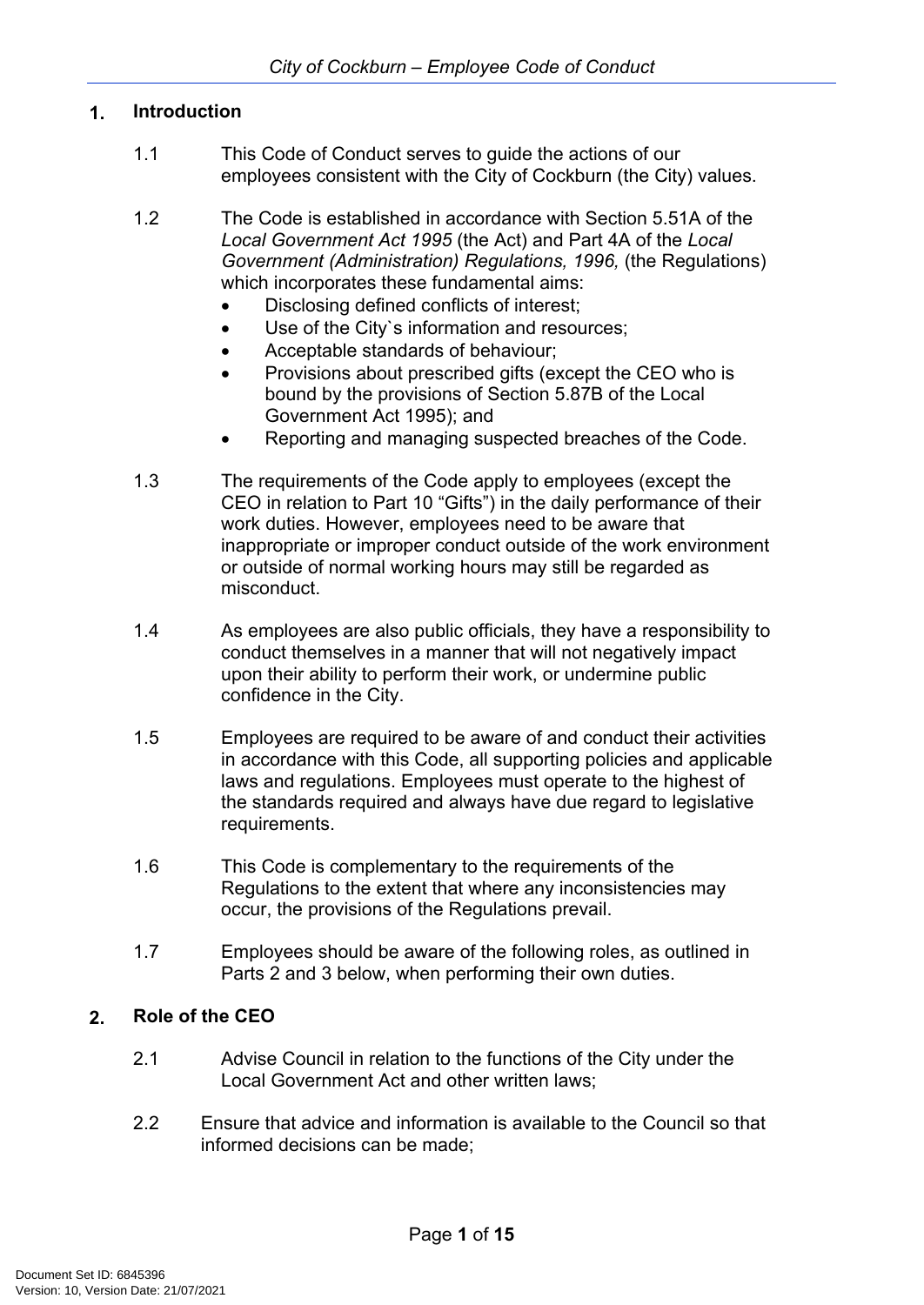- 2.3 Implement Council decisions;
- 2.4 Manage the day to day operations of the City;
- 2.5 Liaise with the Mayor on the City's affairs and the performance of the City`s functions;
- 2.6 Speak on behalf of the City if the Mayor agrees;
- 2.7 Be responsible for the employment, management, direction and dismissal of employees (subject to Council agreeing or rejecting the appointment or dismissal of designated Senior Employees);
- 2.8 Ensure that records and documents of the City are properly kept for the purposes of the Act and other relevant legislation; and
- 2.9 Perform any other function specified or delegated by the Council or imposed under the Act or any other relevant legislation as a function to be performed by the CEO.

#### <span id="page-3-0"></span>**3. Role of Employees**

- 3.1 Undertake the administrative and operational functions of the City;
- 3.2 administer policies and other directives of Council;
- 3.3 provide professional advice and expertise, as required;
- 3.4 provide objective, reliable and high quality written reports containing sufficient information to assist Elected Members, committee members and senior officers to make informed decisions; and
- 3.5 (i) accept and respect the rights and obligations vested in Elected Members;
	- (ii) conduct themselves professionally in any dealings with Elected Members;
	- (iii) ensure that all issues are addressed with the highest level of proficiency to the City;
	- (iv) ensure that they operate within the limitations of the delegations and authorities vested in them;
	- (v) refrain from criticising an Elected Member, committee member or other officer/s in a manner that may discredit that Elected Member, committee member or officer's professional competence and reputation, and
	- (vi) conduct themselves in an honest, ethical and professional manner.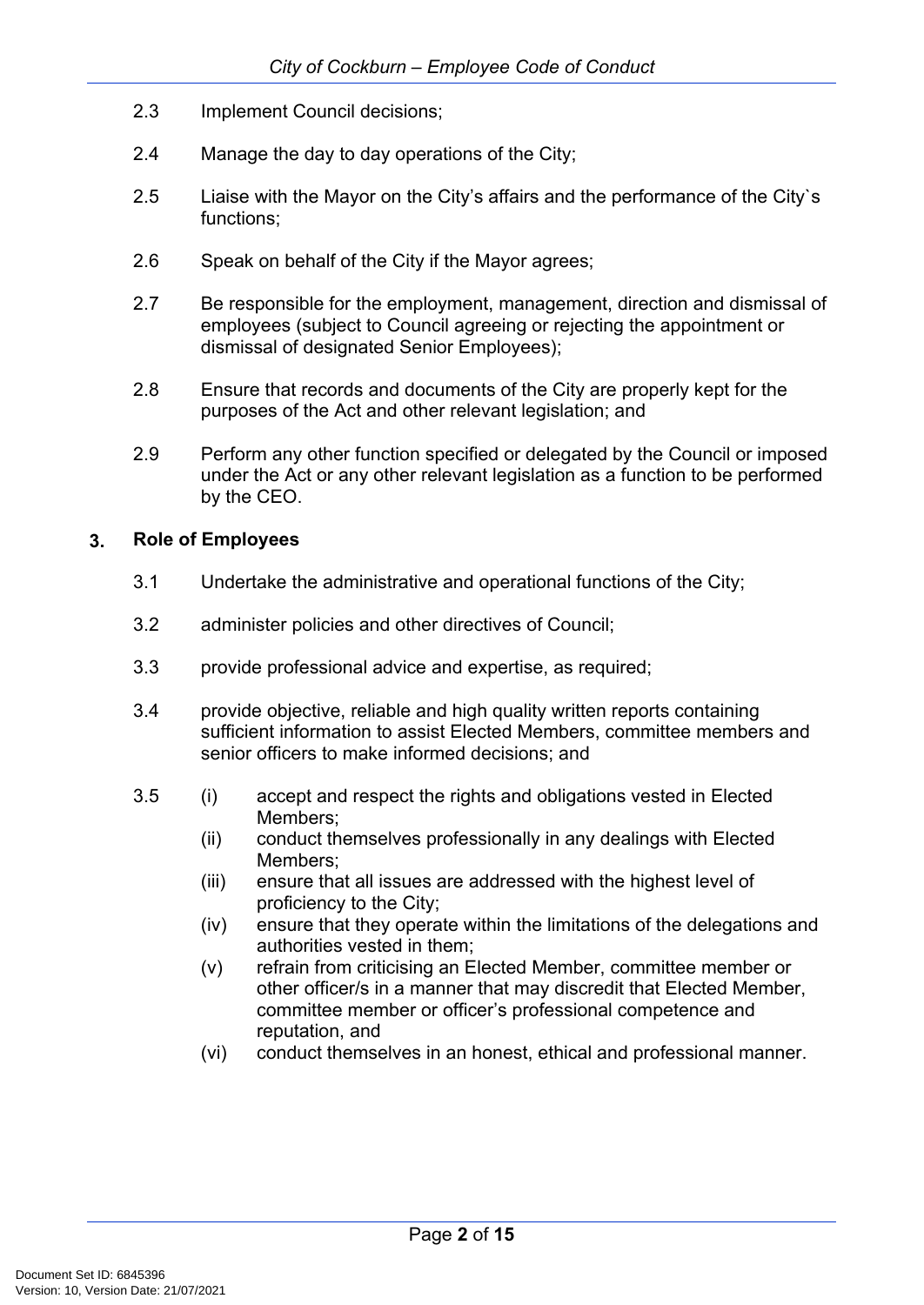#### <span id="page-4-0"></span>**4. Conflict of Interest**

In this section:

*Interest* means

- (a) An interest that could, or could reasonably be perceived to, adversely affect the impartiality of the person having the interest; and
- (b) Includes an interest arising from kinship, friendship or membership of an association.

A conflict of interest involves a conflict between the duty of Employees to serve the public interest and the personal interests of Employees.

Employees may also experience conflicts of interest between public service ethics and personal beliefs or opinions.

Failing to disclose and manage the conflict appropriately is likely to be wrongdoing. Employees are required to commit to demonstrating impartiality and integrity in fulfilling their responsibilities and as such will:

- 4.1 always disclose any personal interests that are, or could be, seen as influencing the performance of their duties;
- 4.2 actively participate in resolution strategies for any conflict of interest; and
- 4.3 ensure that any conflict of interest is resolved in the public interest.

Employees shall not engage in private work with or for any secondary employer or body with an interest in a proposed or current contract with the City. In this respect, it does not matter whether advantage is in fact obtained, as any appearance that private dealings could conflict with the performance of duties, must be scrupulously avoided.

Employees who exercise a recruitment function shall make disclosure before dealing with relatives, close friends or well-known acquaintances and shall disqualify themselves from dealing with any recruitment process related to those persons.

An Employee who has an interest in a matter to be discussed in a Council or Committee meeting attended by the Employee is to disclose the nature of the interest:

- a. in a written notice given to the CEO before the meeting, or
- b. at a meeting immediately before the matter is discussed

An Employee who has given, or will give, written advice in respect of any matter to be discussed at a Council or Committee meeting **not** attended by the Employee, is to disclose the nature of any interest the Employee has in the matter:

- a. in a written notice given to the CEO before the meeting, or
- b. at the time the advice is given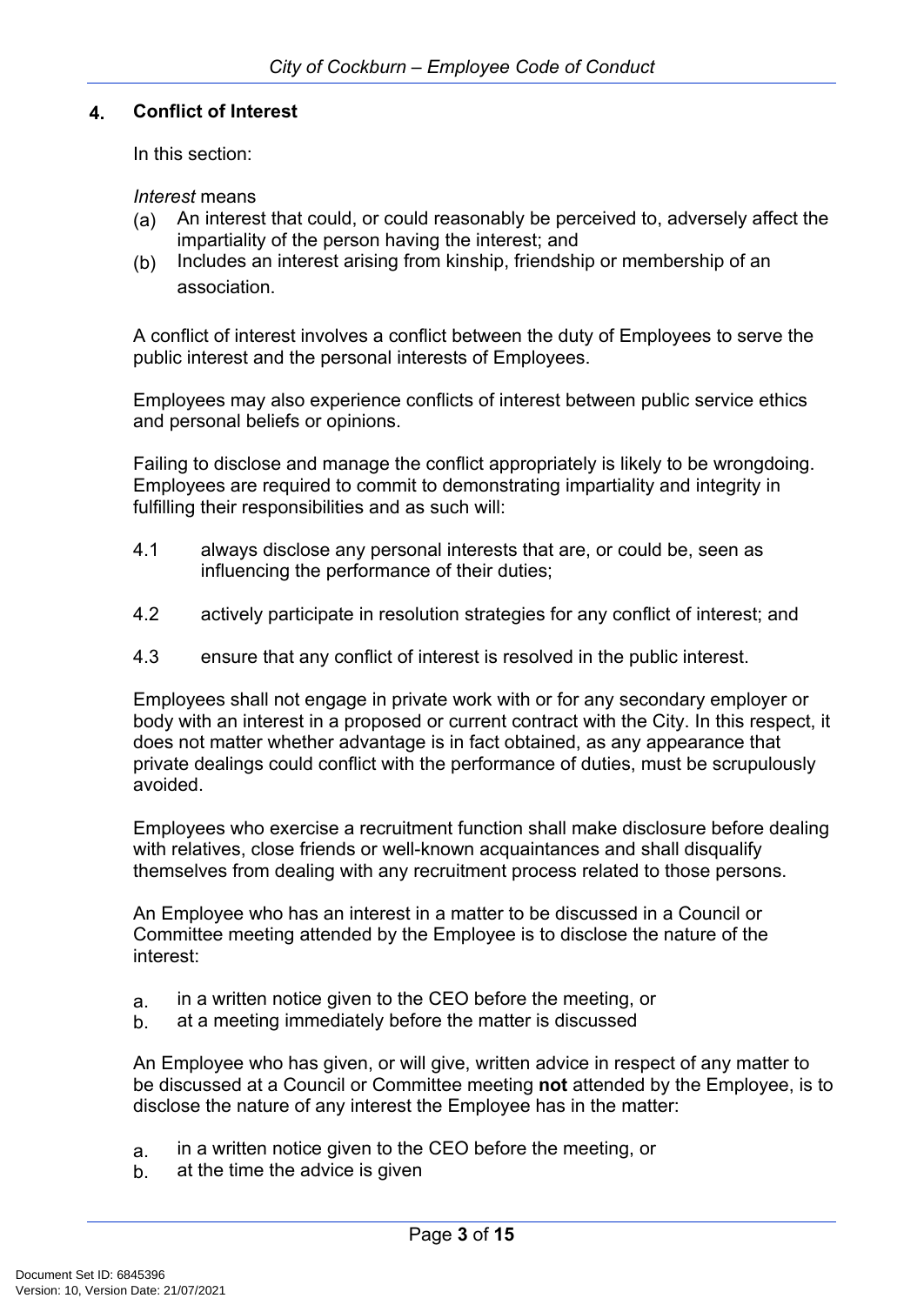Where an Employee discloses an interest in a written notice given to the CEO before a meeting, then

- a. before the meeting the CEO must cause the notice to be given to the person who is to preside at the meeting, and
- b. at the meeting the person presiding must bring the notice and its contents to the attention of the persons present immediately before any matter to which the disclosure relates is discussed.

This Code excuses an Employee from a requirement to disclose the nature of an interest if:

- a. the Employee`s failure to disclose occurs because the Employee did not know he or she had an interest in the matter, or
- b. the Employee`s failure to disclose occurs because the Employee did not know the matter in which he or she had an interest would be discussed at the meeting **and** the Employee discloses the nature of the interest as soon as possible after becoming aware of the discussion of the matter.

All disclosures of interest made in accordance with this Code must be recorded in the minutes of the meeting, as applicable.

### <span id="page-5-0"></span>**5. Use and storage of information**

Employees shall not use confidential or official information to gain improper advantage for themselves or for any other employee or body, in ways which are inconsistent with their obligation to act impartially, or to improperly cause harm or detriment to any employee or organisation.

Employees shall, at all times:

- 5.1 treat official information with care and use it only for the purpose for which it was collected or authorised;
- 5.2 store official information securely in the City`s electronic document and records management system (ECM);
- 5.3 not use confidential or privileged information to further personal interests;
- 5.4 continue to retain the confidentiality of City owned information after leaving the City`s employment; and
- 5.5 only use information created, received or accessed during their employment for the purposes of carrying out their role and providing the services for which they have been employed.

In practice this means employees only disclose official information or documents as required by law or where proper authorisation is given and do not misuse official information or documents for personal or commercial gain for themselves and/or others.

# <span id="page-5-1"></span>**6. Workplace behaviour and personal conduct**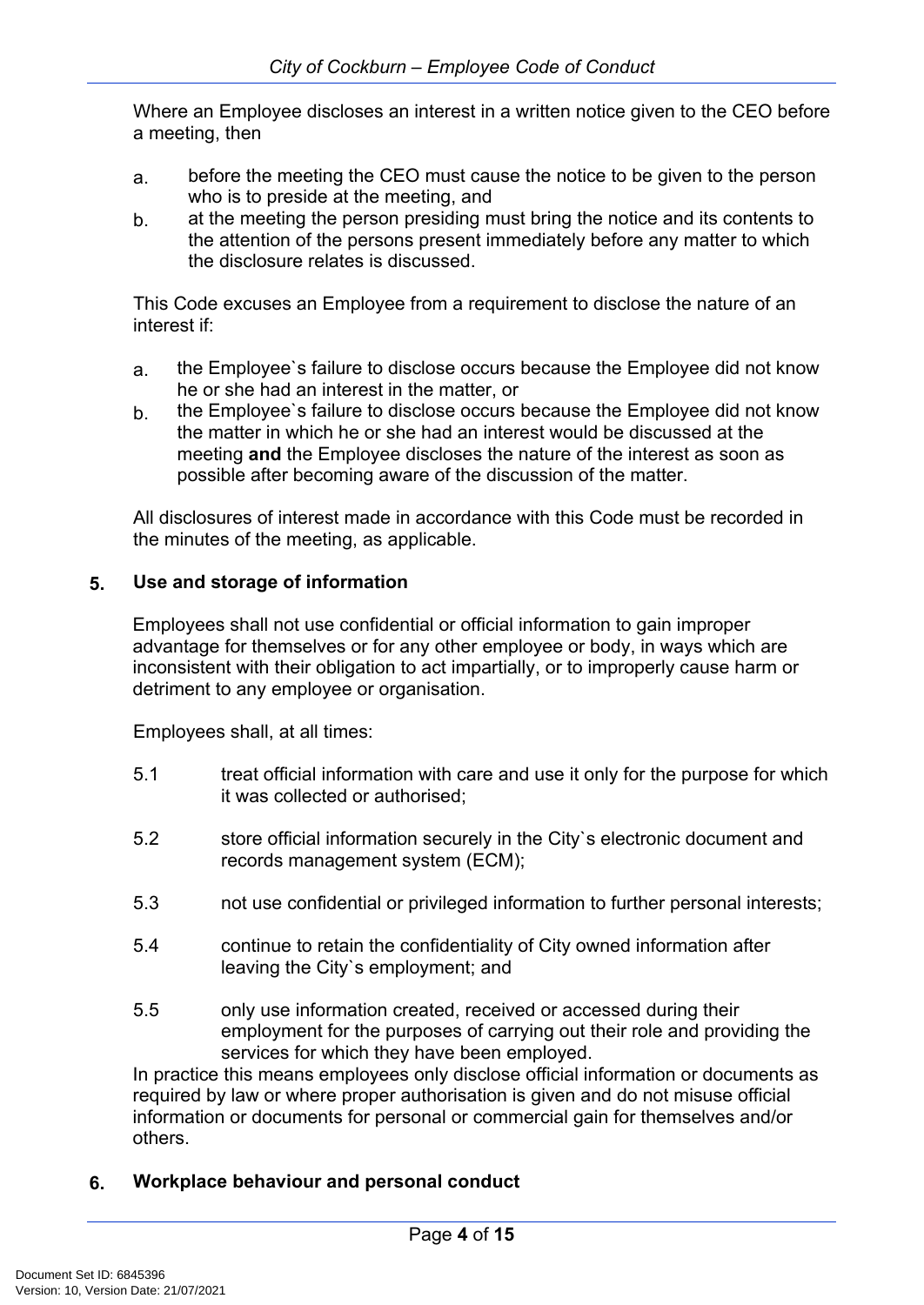Employees have a responsibility to always conduct and present themselves in a professional manner and demonstrate respect for other Employees, customers or members of the public.

Employees will:

- 6.1 treat co-workers (including those from other local governments), customers and members of the public with courtesy and respect, be appropriate in relationships with them and recognise that others have the right to hold views which may differ from their own;
- 6.2 ensure their conduct reflects commitment to a workplace that is inclusive and free from harassment, bullying or discrimination;
- 6.3 ensure their fitness for duty and the safety, health and welfare of themselves and others in the workplace, whether co-workers or other parties;
- 6.4 ensure their private conduct maintains the integrity of the City and the ability to perform their duties;
- 6.5 comply with legislative and/or policy obligations and report suspected illegal activities of other Employees;
- 6.6 make no allegations which are unfounded, improper or derogatory and refrain from any form of conduct, in the performance of their official or professional duties, which may cause any Employee unwarranted offence; and
- 6.7 adhere to neat and responsible dress standards at all times and ensure acceptable personal hygiene, in particular when representing the City in an official capacity.

#### <span id="page-6-0"></span>**7. Contribute to public discussion in an appropriate manner**

Commenting on City policy is generally a matter for the Mayor, CEO or delegated officers. Unless prior authorisation has been given, Employees will not comment to the media or on social media on City policy or Council decisions.

Where providing factual information to the public on City policy or on Council decisions is a part of Employee official duties and responsibilities, Employees shall:

- 7.1 ensure that information is appropriately authorised;
- 7.2 properly represent the information in its intended manner; and when contributing to public discussions on community and social issues in a private capacity.
	- 7.2.1 take reasonable steps to ensure that any comment made will be understood as representing a personal view, not that of the City;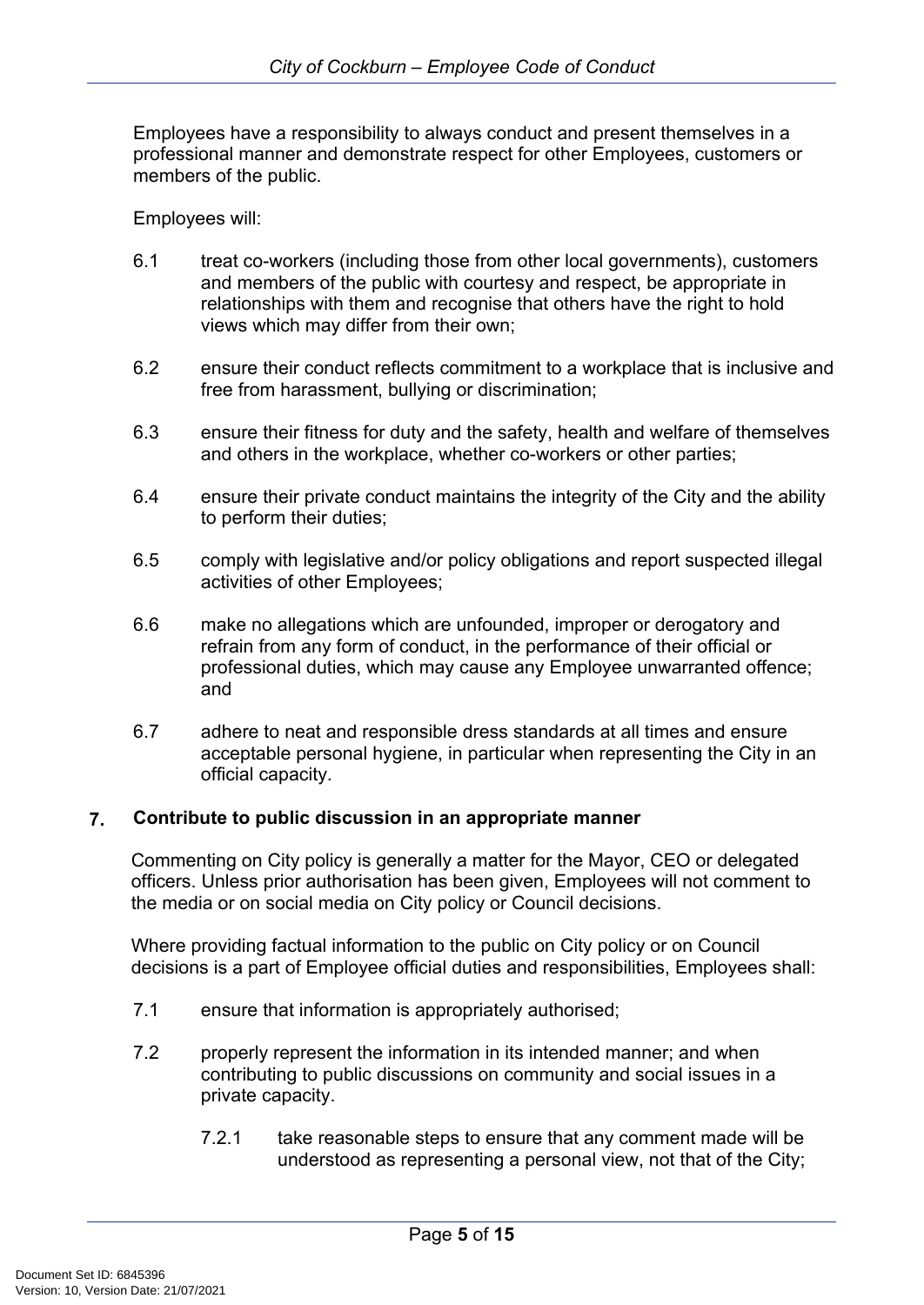- 7.2.2 maintain the confidentiality of information they have access to due to their role, that is otherwise not publicly available; and
- 7.2.3 be aware that personal comments about a public issue may compromise their capacity to perform the duties of their role in an independent, unbiased manner.

#### <span id="page-7-0"></span>**8. Financial Integrity and Responsibility**

All City Employees are expected to act responsibly and exercise sound judgment with respect to matters involving City finances.

If, in the course of their duties, they spend money or distribute anything else of value on behalf of the City, they must keep and submit complete and accurate information as required and comply with the City's system of internal controls, including those relating to the proper review, approval and execution of contracts.

#### <span id="page-7-1"></span>**9. Ensure appropriate use of resources of the City, public property and facilities**

In this section:

*resources of the City* includes –

City property, and Services provided, or paid for, by the City

To ensure accountability for all resources used in the course of their duties, Employees will:

- 9.1 be economical and avoid waste and extravagance in the use of public resources for work related purposes;
- 9.2 use any public resource in accordance with official policies and procedures, where applicable;
- 9.3 purchase, manage and care for public resources in accordance with official policies and procedure, and
- 9.4 responsibly utilise corporate knowledge and intellectual property as public resources.

#### <span id="page-7-2"></span>**10. Gifts**

In this section:

*activity involving a local government discretion* means an activity –

- a. that cannot be undertaken without an authorisation from the local government; or
- b. by way of a commercial dealing with the local government.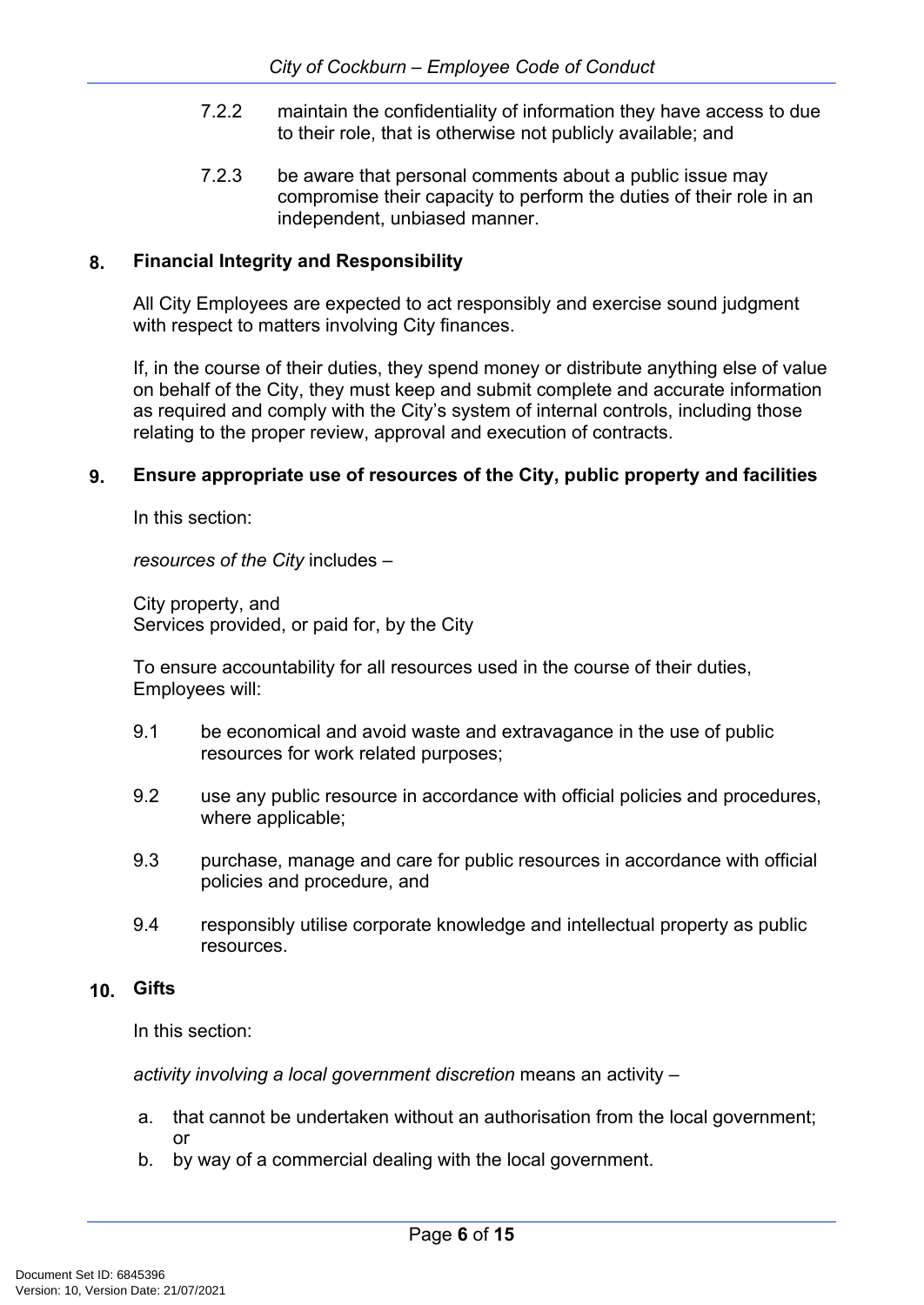*associated person* means a person who –

- a. is undertaking or seeking to undertake an activity involving a local government discretion; or
- b. it is reasonable to believe, is intending to undertake an activity involving a local government discretion.

*gift* means –

- a. a conferral of a financial benefit (including a disposition of property, entertainment and meals / refreshments) made by one person in favour of another person unless adequate consideration in money or money`s worth passes from the person in whose favour the conferral is made to the person who makes the conferral; or
- b. a travel contribution

*notifiable gift,* in relation to a local government employee, means –

- a. a gift worth between \$50 and \$300; or
- b. a gift that is one of two or more gifts given to the employee by the same person within a period of 6 months that are worth between \$50 and \$300

*prohibited gift,* in relation to a local government employee, means –

- a. a gift worth \$300 or more; or
- b. a gift that is one of two or more gifts given to the employee by the same person within a period of 1 year that are in total worth \$300 or more.

*travel* includes accommodation incidental to a journey

*travel contribution* means a financial or other contribution made by one person to travel undertaken by another person.

An Employee who accepts a notifiable gift (i.e. not a prohibited gift) from a person who:

- 10.1 is undertaking or seeking to undertake an activity involving a local government decision; or
- 10.2 it is reasonable to believe is intending to undertake an activity involving a local government decision, is to notify the CEO, in accordance with sub – clauses 10.3 and 10.4 below and within 10 days of accepting the gift.
- 10.3 Notification of the acceptance of a notifiable gift is to be in done online – (refer to the Gifts Declaration page on the Staff Intranet under 'City Governance – Gift Declaration') and include:
	- a. the name of the person who gave the gift;
	- b. the date on which the gift was accepted;
	- c. a description, and the estimated value, of the gift;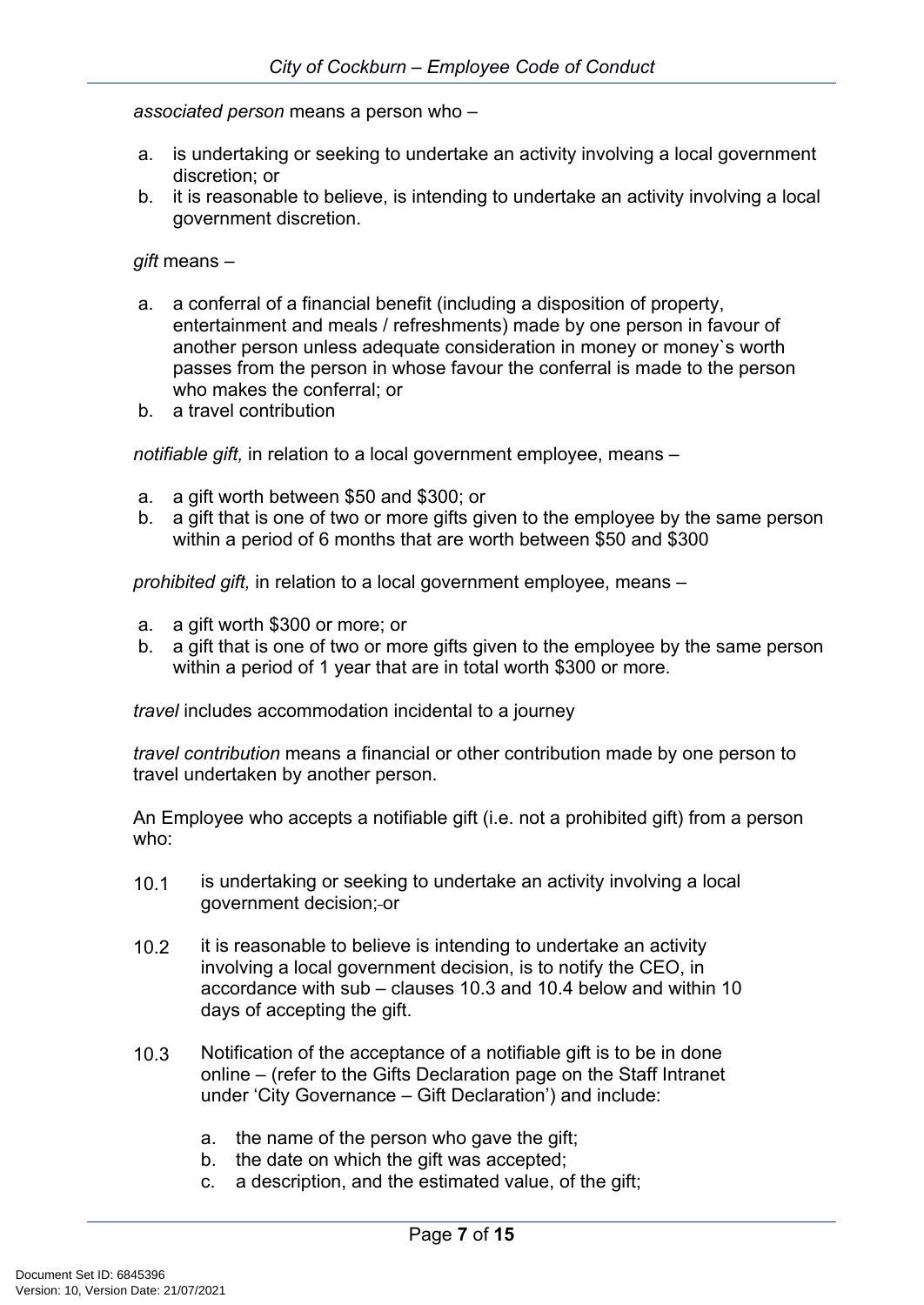- d. the relevant nature of the relationship between the employee and the person who gave the gift.
- 10.4 In addition, if the gift is one of two or more notifiable gifts received from the same person or organisation within a 6 month period , the online notification must include:
	- a. a description;
	- b. the estimated value; and
	- c. the date of acceptance of each other gift.

The CEO is to maintain a register of notifiable gifts and record in it details of notifications given to comply with a requirement made above.

#### <span id="page-9-0"></span>**11. Social Media**

Social media consists of tools such as websites and applications that allow users to create and share content and to participate in social networking. Social media may include:

- 11.1 social networks, such as Twitter, TikTok, Facebook and LinkedIn;
- 11.2 media sharing networks, such as Snapchat, Instagram, Soundcloud and YouTube;
- 11.3 bookmarking and content curation networks, such as Pinterest;
- 11.4 corporate networks, such as SharePoint, Yammer and Skype;
- 11.5 blogging networks, such as WordPress or Newshub;
- 11.6 micro-blogging networks, such as Twitter and Tumblr;
- 11.7 discussion forums, such as Speechbubble and Whirlpool;
- 11.8 wikis, such as Wikipedia;
- 11.9 online gaming networks, such as World of Warcraft and Second Life; and
- 11.10 sharing economy websites, such as Gumtree and Uber.

Only authorised employees may engage in social media on behalf of the City, including announcements, responses and comment. Notwithstanding this requirement, staff may re-share or comment on City posts so long as their comments reflect the Council's and / or the City's position.

Employees must not interact with Elected Members or candidates on their social media pages during the Caretaker Period for any elections, unless in connection with a matter to be formally considered by Council.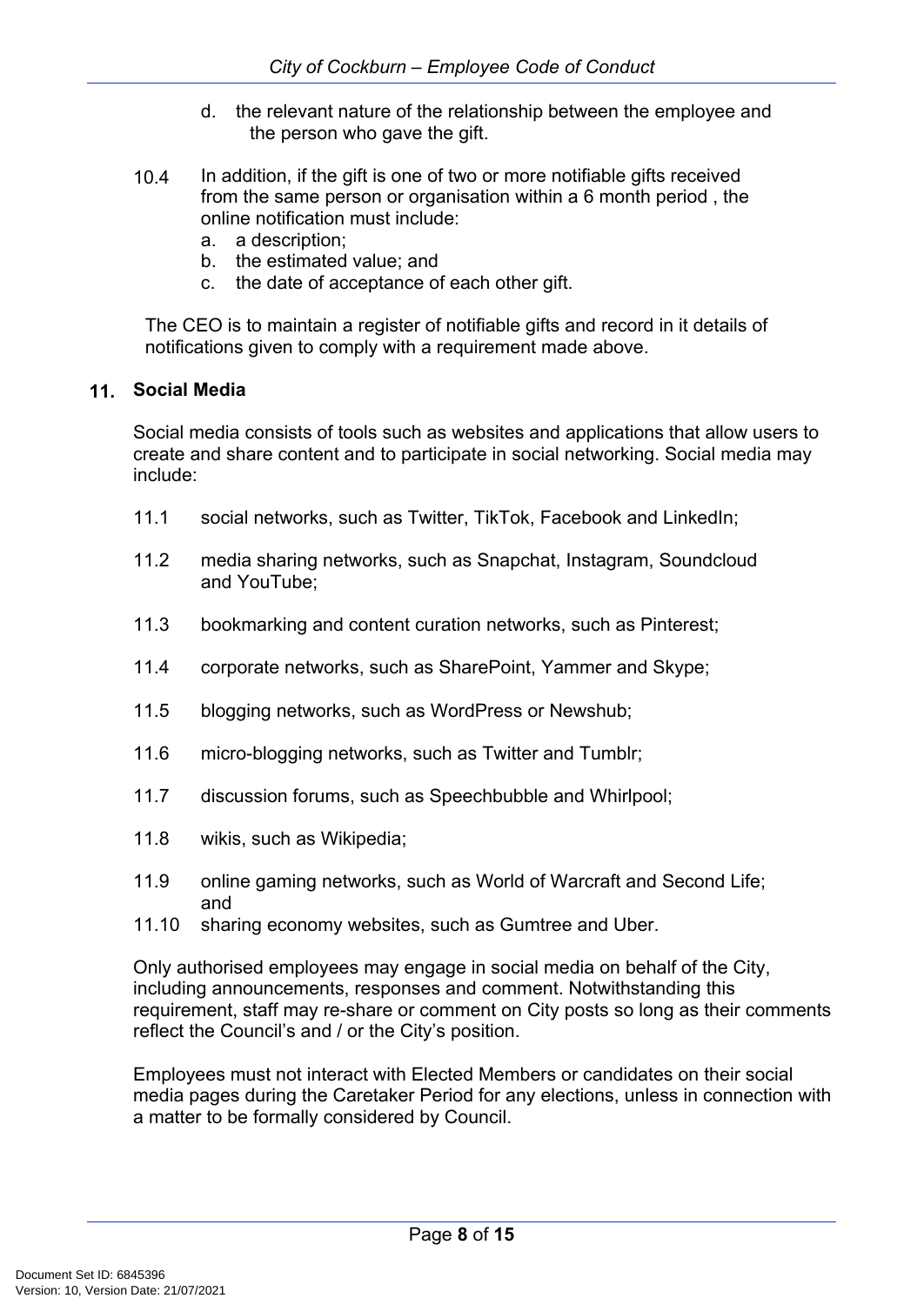Employees have the right to participate in public and political debate outside of work responsibilities, so long as these matters do not relate to or impinge on the City's affairs.

In doing so, Employees must behave in a way that does not call into question their capacity to act impartially in their work.

It is also important that Employees do not risk the City's reputation with comments they make online. Employees can generally make public comment in a personal or private capacity if the comment is lawful and a reasonable person couldn't perceive it to be:

- 11.11 made on behalf of the City;
- 11.12 affecting their ability to fulfil their duties in an impartial manner;
- 11.13 extreme in its criticism **or** endorsement of the City, Council, the Government, a Member of Parliament, or their respective policies;
- 11.14 damaging to the integrity or reputation of the City;
- 11.15 a gratuitous personal attack that connects them to the City; and
- 11.16 compromising public confidence in the City.

When using social media, it is not acceptable at any time to:

- 11.17 post comments or images that are obscene, offensive, threatening, harassing or discriminatory in relation to work, another Employee, or a stakeholder of the City (even if the City is not specifically mentioned), which may, by reasonable inference, identify the City or other Employees of the City;
- 11.18 create a social media page commenting on City policies or decisions of Council;
- 11.19 post inappropriate images that reference or involve the City, or its Employees, that breach the City's Values, this Code, or otherwise the City`s reputation;
- 11.20 release sensitive, personal or confidential information without proper authority;
- 11.21 use an official work email address, or anything else that connects them to the City, when making public comment; and
- 11.22 use external social media tools for business related internal communications, excluding corporate networks, such as Webex, Microsoft Teams, Beekeeper or Skype.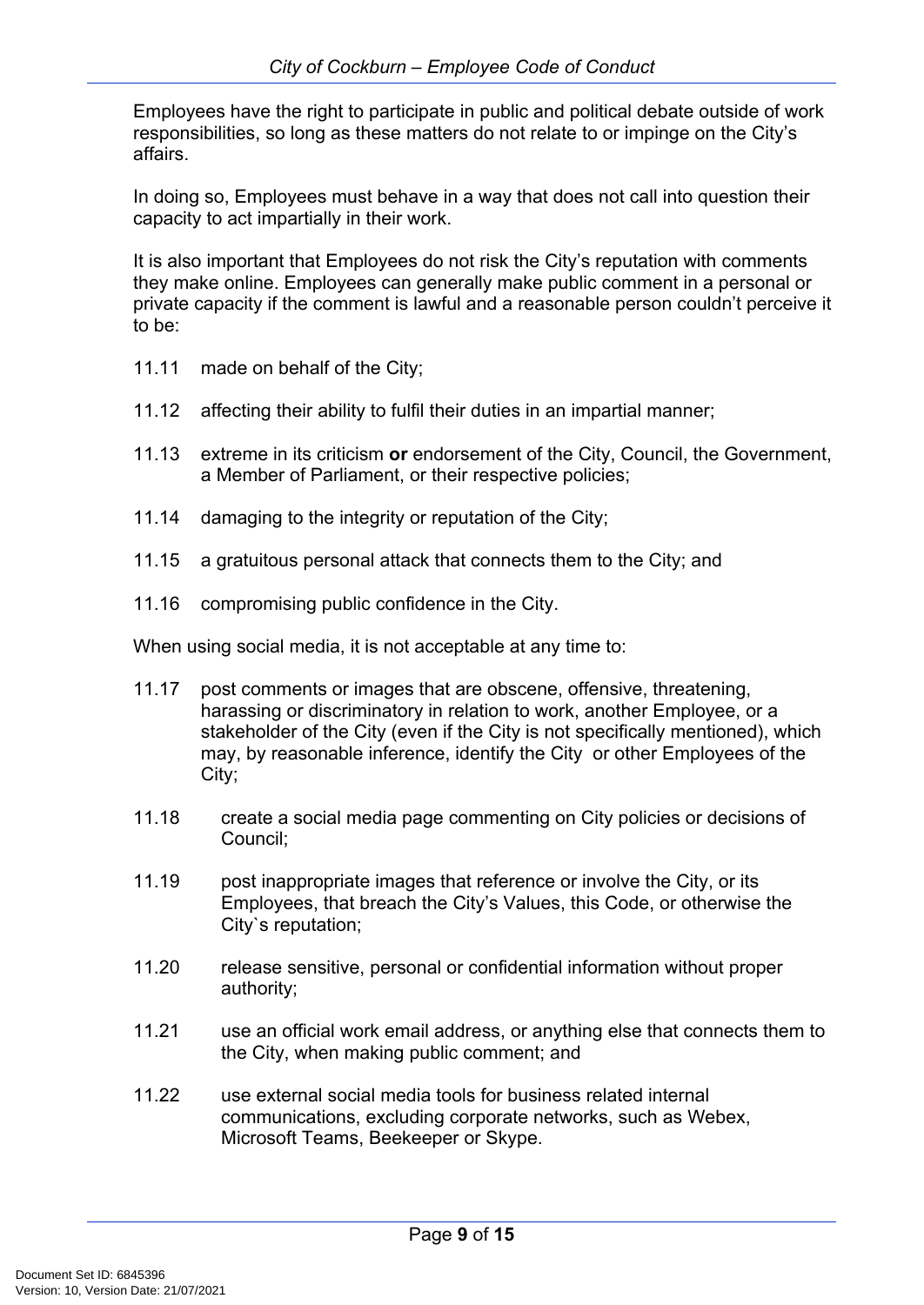No Employee may create a social media account on behalf of the City without written permission from the Communications Manager.

Employees (other than the CEO) must direct all media enquiries to the Media Office.

#### <span id="page-11-0"></span>**12. Compliance with lawful reasonable directions**

Employees must comply with any lawful and reasonable direction given by any Officer having authority to make or give such direction. Any doubts as to the propriety of such direction are to be taken up with the direct supervisor of the Employee who gave the direction, or the Human Resources Manager.

Employees must give effect to the lawful policies of the City, whether or not they agree with or approve of them.

Employees are expected to review and revise work practices and procedures to account for the organisation's statutory compliance, where necessary.

Employees must ensure they are aware of and comply with all City policies and procedures, including but not limited to, those related to health and safety, equal opportunity, workplace behaviour, and information knowledge management (record keeping).

#### <span id="page-11-1"></span>**13. Maintain appropriate relationships with Elected Members**

Employees shall act and be seen to act:

- 13.1 co-operatively with Elected Members, where relevant, through appropriately defined communication channels; and
- 13.2 as being honest in their official dealings with Elected Members, where relevant.

Employees shall not use their position to improperly influence Elected Members or other employees in the performance of their duties or functions, in order to gain undue or improper (direct or indirect) advantage for themselves or for any other Employee or person.

If asked to represent the Council on external organisations, employees should only accept such positions within time and other constraints which do not adversely reflect on their role with the City of Cockburn, as it is understood by them at that time.

All aspects of communication with Elected Members by employees (verbal or written) involving City activities should reflect the status and objectives of Council or the City and should be accurate, polite and professional.

Employees shall respond to any requests or enquiries by Elected Members, in accordance with established policy and procedures unless, at the direction of the CEO, or Executive Committee (ExCo) Member, there is justification for prioritising the request.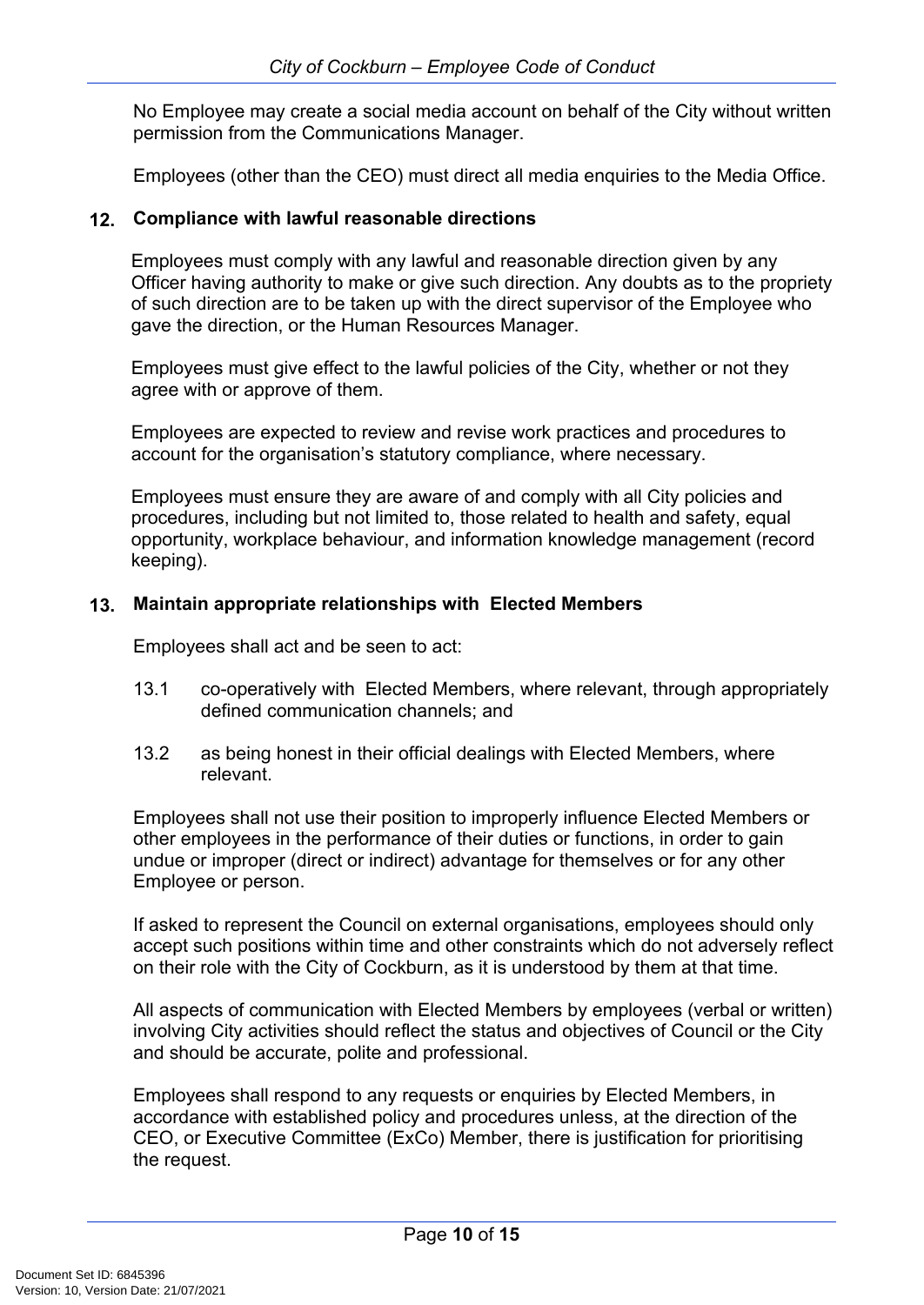Employees shall advise Elected Members in accordance with established policy and procedure as soon as possible of the progress, outcome or information related to the Elected Members request or enquiry.

Employees shall only attend meetings arranged and attended by Elected Members, to meet proponents or ratepayers concerning any application, proposal or issue, at the direction of the CEO, to whom any initial approach by an Elected Member shall be referred. Employees presence at such meetings will be in an advisory capacity only and shall be withdrawn in circumstances where advocacy on behalf of the ratepayers/proponents is demonstrated by Elected Members.

Employees shall report to the CEO, or Executive Committee (ExCo) member any approaches by Elected Members who contact them on any issue in which the Elected Member has an obligation to declare an interest, or if the approach is made in a manner which is directive, demanding or otherwise attempting to influence the Employee in either providing information to which the Member may not be entitled, or to prepare a report or recommendation to Council in a particular way, to further the interests of the Member or any other third party.

Subject to the above conditions, Employees, shall only accommodate requests from Elected Members to meet with them to discuss Council related matters, in order to assist the Member to fulfil their duties.

#### <span id="page-12-0"></span>**14. Grievance Procedure**

The City is committed to providing all Employees with the right to access the City`s grievance procedure where they have a legitimate personal grievance related to the workplace.

To achieve this purpose, the City encourages Employees to raise grievances where they arise in line with the Human Resources Grievance Procedure, which is located on the Staff Intranet. In accordance with the procedure, the City will deal with any complaints received in a prompt, sensitive, impartial, confidential and supportive way to seek a resolution and to prevent future conflict**.**

#### <span id="page-12-1"></span>**15. Reporting Violations of the Code**

Employees who learn about or suspect a violation of this Code, another City policy, or suspected unethical, fraudulent, dishonest, illegal or corrupt behavior, shall promptly report it in writing to the relevant Unit (Head) Manager, Human Resources Manager or Governance Unit, as appropriate.

The person receiving the report shall discuss matter/s raised in further detail with the relevant Human Resources officer and if considered necessary, the CEO shall be advised of the matter at this stage.

While Employees making such a report may do so anonymously in the first instance, it may be necessary to identify the source of the report (by name) at a further stage of any investigation.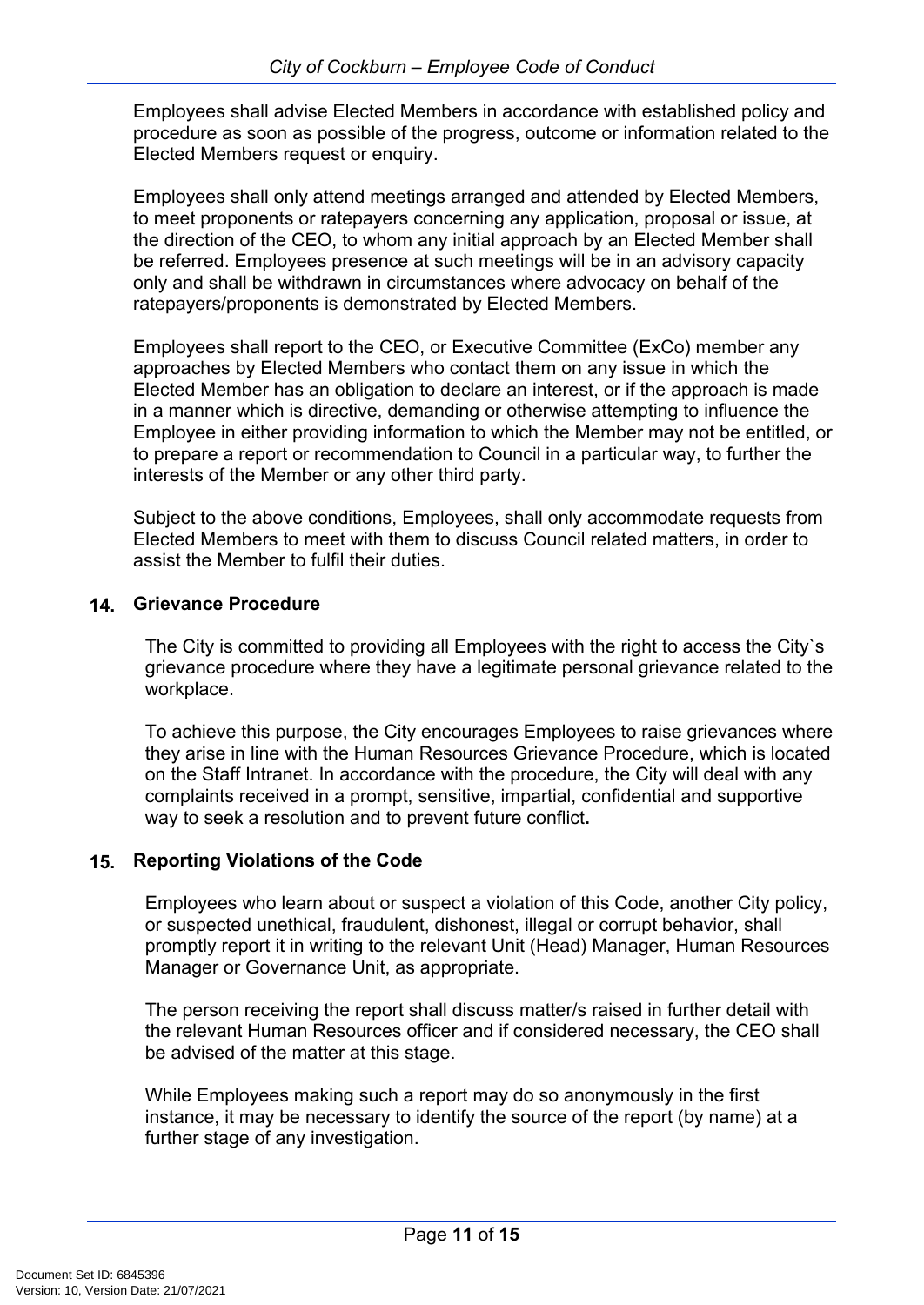Alternatively, an employee may also contact the City's Public Interest Disclosure Officer (Governance Unit) if appropriate to do so, who will deal with the matter in accordance with the relevant legislation.

Where an Employee reports a suspected violation of policy or law in good faith, the City will attempt to keep its discussions and actions confidential to the extent possible and in compliance with applicable laws and regulations governing privacy.

Regardless, the Employee can be confident that the concerns raised in any report will be handled promptly and appropriately. The City will investigate reports of misconduct thoroughly, disclosing information only to those who need it to resolve the issue.

The City will take care to determine whether a claim is *frivolous* or *vexatious* and deal with such cases quickly and fairly.

*Frivolous* claims are those that are groundless and obviously unsustainable.

*Vexatious* claims are those that are brought as a means of obtaining some advantage for which the proceedings were not designed. Bringing a vexatious complaint against an Employee may, itself, constitute unacceptable behaviour.